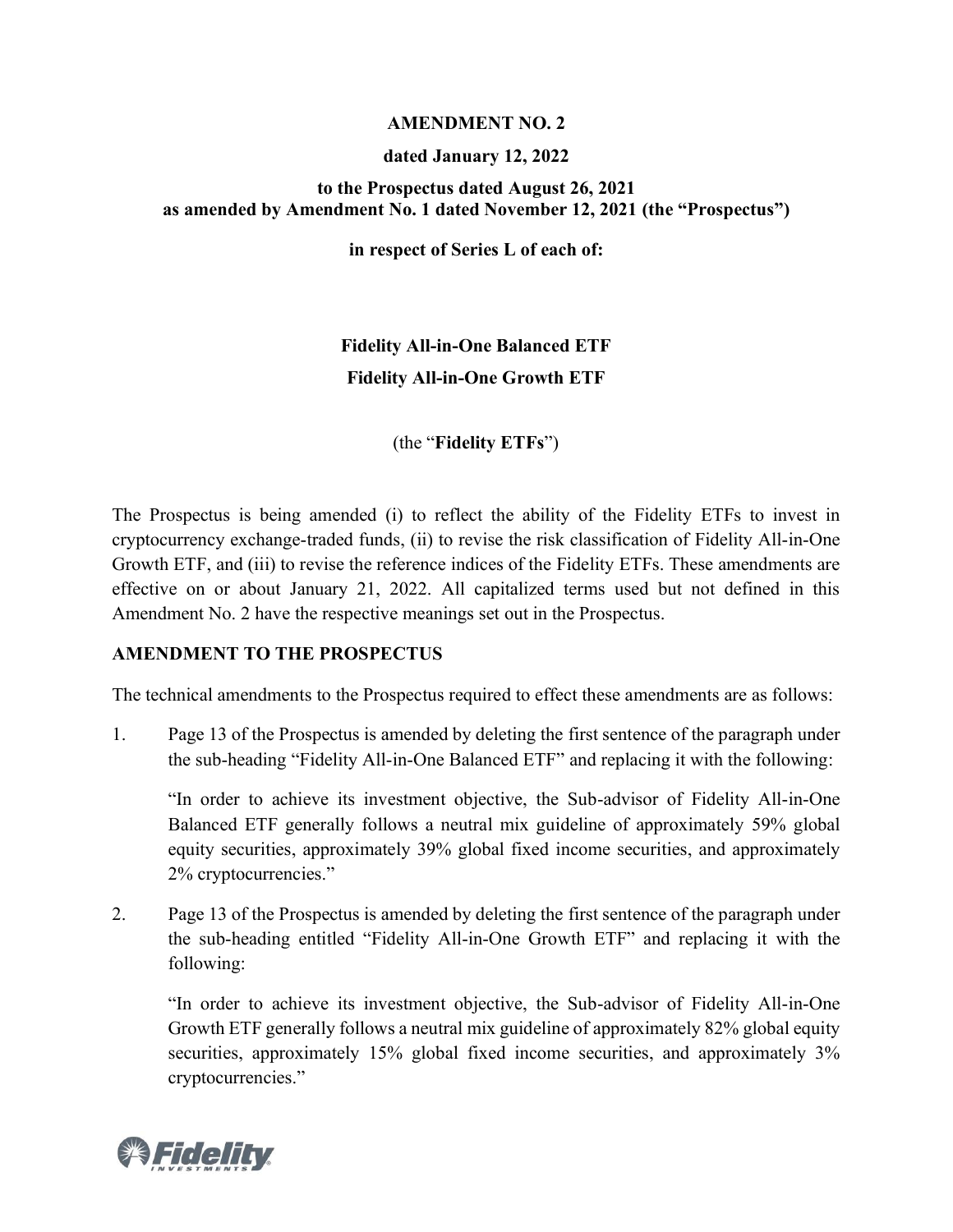3. Pages 17 and 18 of the Prospectus are amended by deleting the wording in the column entitled "Additional Risks" in the table under the sub-heading entitled "Risk Factors", in each of the last two rows and replacing it with the following:

"alternative mutual fund risk; asset-backed securities and mortgage-backed securities risk; calculation and termination of the Indices risk; cease trading of Constituent Securities risk; credit risk; cryptocurrency ETF risk; currency hedging risk; currency risk; equity risk, exchange-traded fund risk; foreign investment risk; index investment strategy risk; interest rate risk; portfolio management risk; rebalancing and subscription risk; sampling methodology risk; tracking error risk".

4. Page 25 of the Prospectus is amended by adding the following sentence after the first sentence in the paragraph immediately following the table in the row entitled "Management Fees":

"(In addition to the indirect management fee, the Fidelity ETFs will also pay indirectly the operating expenses of the Underlying Fidelity ETFs.)"

5. Page 25 of the Prospectus is amended by deleting the second sentence in the paragraph immediately following the table in the row entitled "Management Fees" and replacing it with the following:

"The actual effective, indirect management fee will differ from that based on the performance of each Underlying Fidelity ETF within Fidelity All-in-One Balanced ETF and Fidelity All-in-One Growth ETF, rebalancing events initiated by the Sub-advisor, and changes to the strategic allocation, including the replacement, of the Underlying Fidelity ETFs."

6. Page 25 of the Prospectus is amended by replacing the fifth sentence in the first paragraph of the row entitled "Fund of Funds" with the following:

"Fidelity All-in-One Balanced ETF and Fidelity All-in-One Growth ETF will each pay the applicable management fees and applicable expenses of the Underlying Fidelity ETFs that each owns."

7. Page 49 of the Prospectus is amended by deleting the first sentence of the first paragraph under the sub-heading entitled "Fidelity All-in-One Balanced Fund" are replacing it with the following:

"In order to achieve its investment objective, the Sub-advisor of Fidelity All-in-One Balanced ETF generally follows a neutral mix guideline of approximately 59% global equity securities, approximately 39% global fixed income securities, and approximately 2% cryptocurrencies."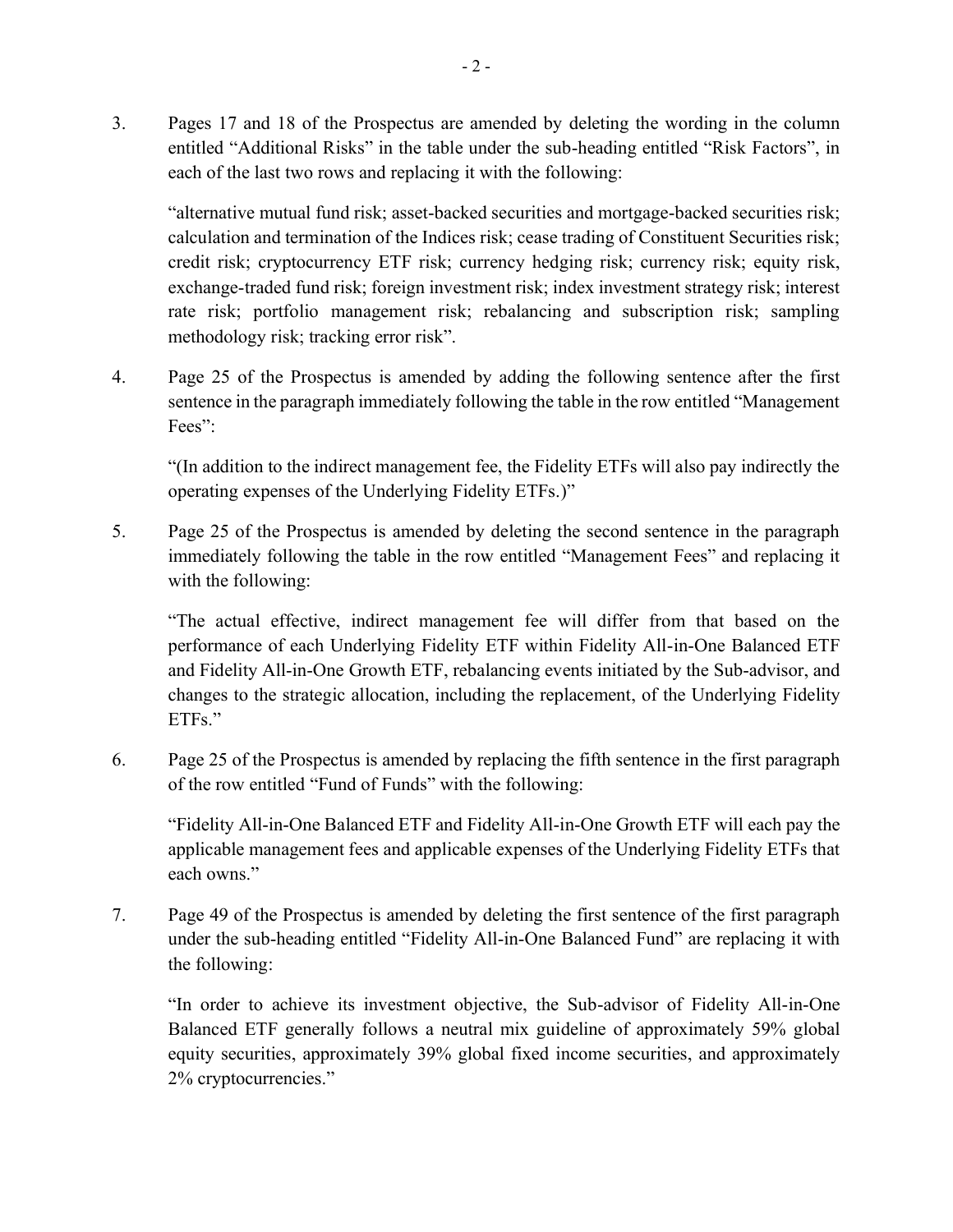8. Page 49 of the Prospectus is amended by adding the following as the last sentence of the second paragraph under each of the sub-headings entitled "Fidelity All-in-One Balanced ETF" and "Fidelity All-in-One Growth ETF":

"The Fidelity ETF may also obtain cryptocurrency exposure, initially by investing in Fidelity Advantage Bitcoin ETF, which offers exposure to bitcoin."

9. Page 49 of the Prospectus is amended by deleting the first sentence of the first paragraph under the sub-heading entitled "Fidelity All-in-One Growth ETF" are replacing it with the following:

"In order to achieve its investment objective, the Sub-advisor of Fidelity All-in-One Growth ETF generally follows a neutral mix guideline of approximately 82% global equity securities, approximately 15% global fixed income securities, and approximately 3% cryptocurrencies."

10. Page 50 of the Prospectus is amended by replacing the table under the sub-heading "Fidelity All-in-One Balanced ETF and Fidelity All-in-One Growth ETF Underlying Fidelity ETFs" with the following:

 $\ddot{\epsilon}$ 

|                                                           | Management<br>fee | <b>Approximate Strategic</b><br><b>Allocation</b> |             |
|-----------------------------------------------------------|-------------------|---------------------------------------------------|-------------|
|                                                           |                   | <b>FBAL</b>                                       | <b>FGRO</b> |
| Fidelity Canadian Low Volatility Index ETF                | 0.35%             | 3.68%                                             | 5.15%       |
| Fidelity U.S. Low Volatility Index ETF                    | $0.35\%$          | 7.35%                                             | 10.31%      |
| Fidelity International Low Volatility Index<br><b>ETF</b> | 0.45%             | 3.68%                                             | 5.15%       |
| Fidelity Canadian High Quality Index ETF                  | 0.35%             | 3.68%                                             | 5.15%       |
| Fidelity U.S. High Quality Index ETF                      | $0.35\%$          | 7.35%                                             | 10.31%      |
| Fidelity International High Quality Index ETF             | 0.45%             | 3.68%                                             | 5.15%       |
| Fidelity Canadian Value Index ETF                         | $0.35\%$          | 3.68%                                             | 5.15%       |
| Fidelity U.S. Value Index ETF                             | 0.35%             | 7.35%                                             | 10.31%      |
| Fidelity International Value Index ETF                    | 0.45%             | 3.68%                                             | 5.15%       |
| <b>Fidelity Canadian Momentum Index ETF</b>               | $0.35\%$          | 3.68%                                             | 5.15%       |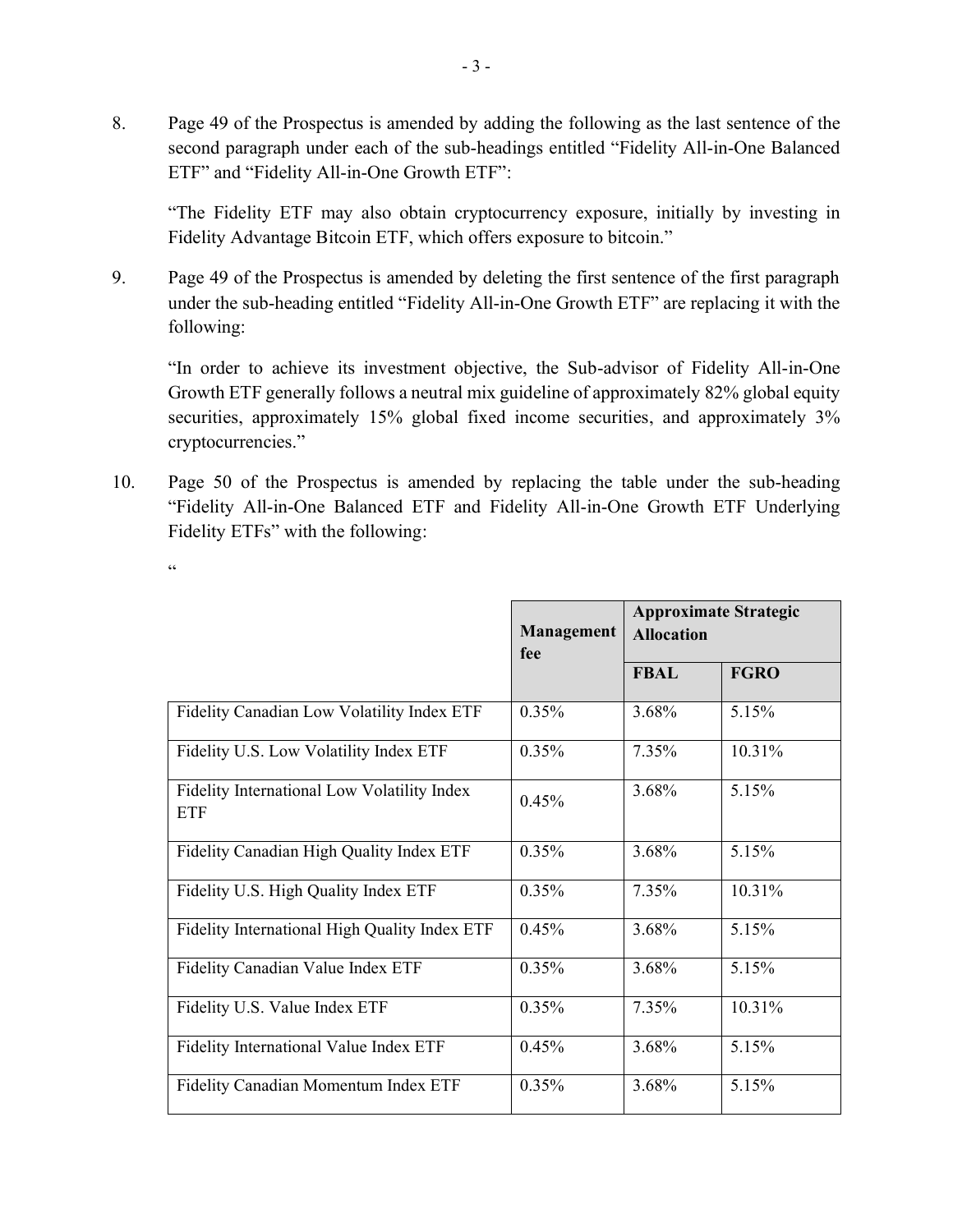|                                             | Management<br>fee | <b>Approximate Strategic</b><br><b>Allocation</b> |             |
|---------------------------------------------|-------------------|---------------------------------------------------|-------------|
|                                             |                   | <b>FBAL</b>                                       | <b>FGRO</b> |
| Fidelity U.S. Momentum Index ETF            | $0.35\%$          | 7.35%                                             | 10.31%      |
| Fidelity International Momentum Index ETF   | 0.45%             | 3.68%                                             | 5.15%       |
| Fidelity Systematic Canadian Bond Index ETF | 0.25%             | 29.40%                                            | 10.91%      |
| Fidelity Global Core Plus Bond ETF          | $0.50\%$          | 9.80%                                             | 3.64%       |
| <b>Fidelity Advantage Bitcoin ETF</b>       | 0.40%             | $2.00\%$                                          | $3.00\%$    |

The management expense ratio of each of Fidelity All-in-One Balanced ETF and Fidelity All-in-One Growth ETF will be higher than the weighted average management fee due to Underlying Fidelity ETF expenses including portfolio transaction costs and taxes. See "**Fees and Expenses**"."

11. Page 57 of the Prospectus is amended by adding the following sentence after the first sentence of the paragraph immediately following the table under the sub-heading "Management Fee":

"(In addition to the indirect management fee, the Fidelity ETFs will also pay indirectly the operating expenses of the Underlying Fidelity ETFs.)"

12. Page 57 of the Prospectus is amended by deleting the second sentence in the paragraph immediately following the table under the sub-heading entitled "Management Fee" and replacing it with the following:

"The actual effective, indirect management fee will differ from that based on the performance of each Underlying Fidelity ETF within Fidelity All-in-One Balanced ETF and Fidelity All-in-One Growth ETF, rebalancing events initiated by the Sub-advisor, and changes to the strategic allocation, including the replacement, of the Underlying Fidelity ETFs."

13. Page 58 of the Prospectus is amended by replacing the second to last sentence of the paragraph under the sub-heading "Fund of Funds" with the following:

"Fidelity All-in-One Balanced ETF and Fidelity All-in-One Growth ETF will each pay the applicable management fees and applicable expenses of the Underlying Fidelity ETFs that each owns."

14. Page 67 of the Prospectus is amended by deleting the wording in the column entitled "Additional Risks" in the table under the sub-heading entitled "Additional Risks Relating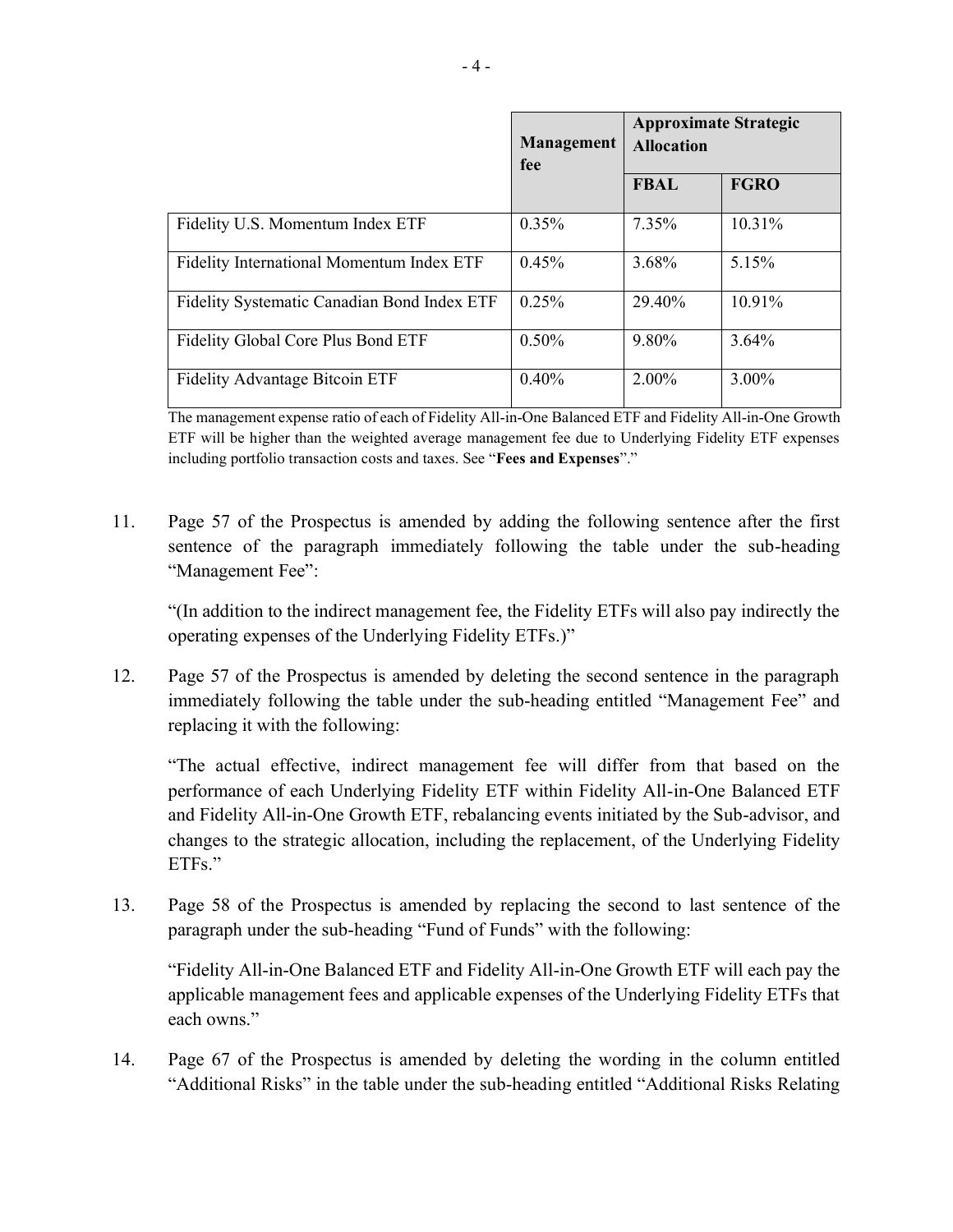to an Investment in one or more Fidelity ETFs", in each of the last two rows and replacing it with the following:

"alternative mutual fund risk; asset-backed securities and mortgage-backed securities risk; calculation and termination of the Indices risk; cease trading of Constituent Securities risk; credit risk; cryptocurrency ETF risk; currency hedging risk; currency risk; equity risk, exchange-traded fund risk; foreign investment risk; index investment strategy risk; interest rate risk; portfolio management risk; rebalancing and subscription risk; sampling methodology risk; tracking error risk".

15. Page 67 of the Prospectus is amended by adding the following immediately before the subheading entitled "Asset-backed Securities and Mortgage-backed Securities Risk":

## *"Alternative Mutual Fund Risk*

Fidelity All-in-One Balanced ETF and Fidelity All-in-One Growth ETF may each invest up to 10% of its net asset value in one or more underlying funds that are referred to as alternative mutual funds. An alternative mutual fund is a type of mutual fund that, while generally subject to the requirements of NI 81-102, can invest in certain asset classes or use investment strategies that a conventional mutual fund is not permitted to invest in or use. Depending upon its investment objectives, an alternative mutual fund may invest to a greater extent in commodities, increase its use of derivatives for hedging and non-hedging purposes without the need to hold cover as would ordinarily be required, increase the amount of securities that it sells short and/or borrow cash. Through these investment strategies, an alternative mutual fund may make extensive use of leverage for investment purposes. This leverage can be achieved through cash borrowing, margin purchases, short selling of securities and/or derivative instruments. Any use of leverage has the potential to amplify gains and losses."

16. Page 68 of the Prospectus is amended by adding the following after the fifth paragraph under the sub-heading entitled "Credit Risk":

## "*Cryptocurrency ETF Risk*

Fidelity All-in-One Balanced ETF and Fidelity All-in-One Growth ETF may each invest up to 10% of its net asset value in one or more underlying funds that are referred to as alternative mutual funds. Cryptocurrency ETFs are alternative mutual funds that invest substantially all of their assets in commodities that are digital assets, such as cryptocurrencies like bitcoin or ether. Investing in digital assets presents a variety of risks that are not present when investing in other, more traditional asset classes. These risks include, but are not limited to: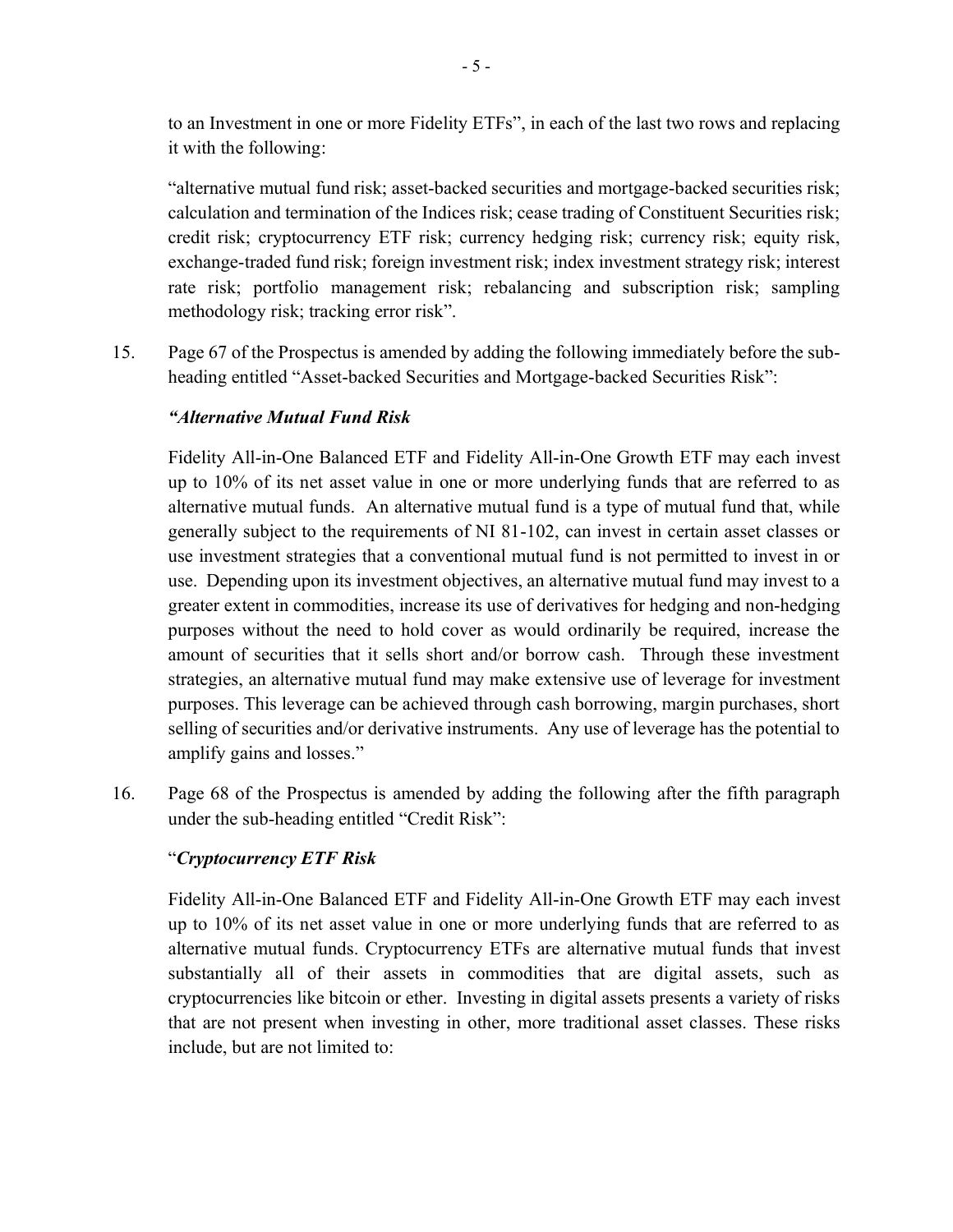- Digital assets are not legal tender, operate without central authority or banks, and are not backed by any government.
- Digital assets are new technological innovation with a limited history and are highly speculative. They have experienced, and are likely in the future to continue to experience, high volatility, including periods of extreme volatility.
- Digital assets could become subject to forks (i.e. software modifications to the digital asset network's protocol) and various types of cyberattacks.
- Trading platforms on which digital assets trade, including exchanges that may be used to fill trade orders, may stop operating or shut down due to fraud, technical problems, hackers or malware. These trading platforms may be more susceptible to fraud and security breaches than established, regulated exchanges for other products.
- The decentralized, open source protocol of the peer-to-peer computer network supporting a digital asset could be affected by internet disruptions, fraud or cybersecurity attacks, and such network may not be adequately maintained and protected by its participants.
- Regulatory actions or policies may limit the ability to exchange a digital asset or utilize it for payments. Federal, provincial, territorial or foreign governments may restrict the use and exchange of digital assets. Banks and other financial institutions may refuse to process funds for digital asset transactions, process wire transfers to or from digital asset trading platforms, digital asset-related companies or service providers, or maintain accounts for persons or entities transacting in digital assets.
- The regulation of digital assets continues to evolve in Canada and in foreign jurisdictions, and the regulation of digital assets within and outside of Canada is still developing. There may be limitations on the ability of a securities regulator in Canada to enforce or influence the enforcement of rules that apply to digital asset activities that occur in other jurisdictions.
- A digital asset could decline in popularity, acceptance or use, thereby impairing its price and liquidity.
- Holding digital assets with a third party may increase certain risks rather than holding digital assets in a private wallet, including insolvency risk (credit risk), fraud risk or proficiency risk on the part of a custodian or sub-custodian.
- There may be difficulty in enforcing legal rights against any digital asset subcustodian if it is resident, or substantially all of its assets are located, outside of Canada.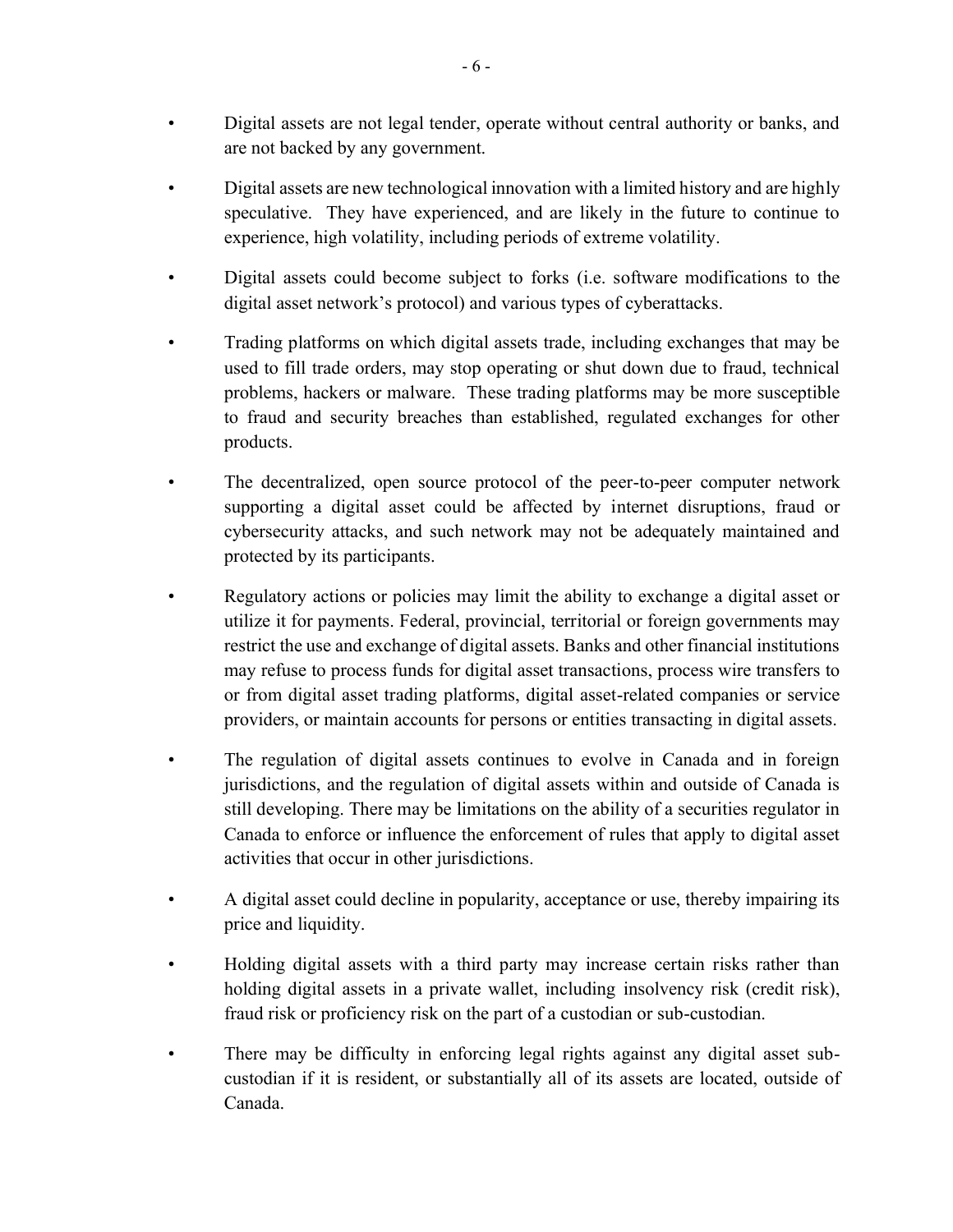17. Page 74 of the Prospectus is amended by replacing the last two rows of the first table under the sub-heading "Risk Classification Methodology" with the following:

| All-in-One Balanced<br>ETF | Low to Medium | 14.7% S&P/TSX Composite Index<br>29.4% Russell 1000 Index<br>14.7% MSCI EAFE Index<br>29.4% FTSE Canada Universe Bond Index<br>9.8% Bloomberg Global Aggregate Bond<br>Index – Hedged CAD<br>2% CMBI Bitcoin Index      |
|----------------------------|---------------|-------------------------------------------------------------------------------------------------------------------------------------------------------------------------------------------------------------------------|
| All-in-One Growth<br>ETF   | Medium        | 20.61% S&P/TSX Composite Index<br>41.23% Russell 1000 Index<br>20.61% MSCI EAFE Index<br>10.91% FTSE Canada Universe Bond Index<br>3.64% Bloomberg Global Aggregate Bond<br>Index - Hedged CAD<br>3% CMBI Bitcoin Index |

18. Page 74 of the Prospectus is amended by inserting the following as the second row of the second table under the sub-heading "Risk Classification Methodology":

| <b>CMBI</b> Bitcoin Index | The Coin Metrics Bletchley Index (CMBI) Bitcoin   |
|---------------------------|---------------------------------------------------|
|                           | Index is designed to measure the performance an   |
|                           | investor would expect from purchasing and holding |
|                           | bitcoin.                                          |

#### **PURCHASER'S STATUTORY RIGHTS**

Securities legislation in certain of the provinces and territories of Canada provides purchasers with the right to withdraw from an agreement to purchase securities of exchange-traded funds within 48 hours after receipt of a confirmation of a purchase of such securities. In several of the provinces and territories of Canada, the securities legislation further provides a purchaser with remedies for rescission or, in some jurisdictions, revisions of the price or damages, if the prospectus and any amendment contains a misrepresentation or non-delivery of the ETF Facts, provided that the remedies for rescission, revisions of the price or damages are exercised by the purchaser within the time limit prescribed by the securities legislation of the purchaser's province or territory.

The Manager has obtained exemptive relief from the requirement in securities legislation to include an underwriter's certificate in the prospectus. As such, purchasers of Units of the Fidelity ETFs will not be able to rely on the inclusion of an underwriter's certificate in the prospectus or any amendment for the statutory rights and remedies that would otherwise have been available against an underwriter that would have been required to sign an underwriter's certificate.

Purchasers should refer to the applicable provisions of the securities legislation and the decisions referred to above for the particulars of their rights or consult with a legal adviser.